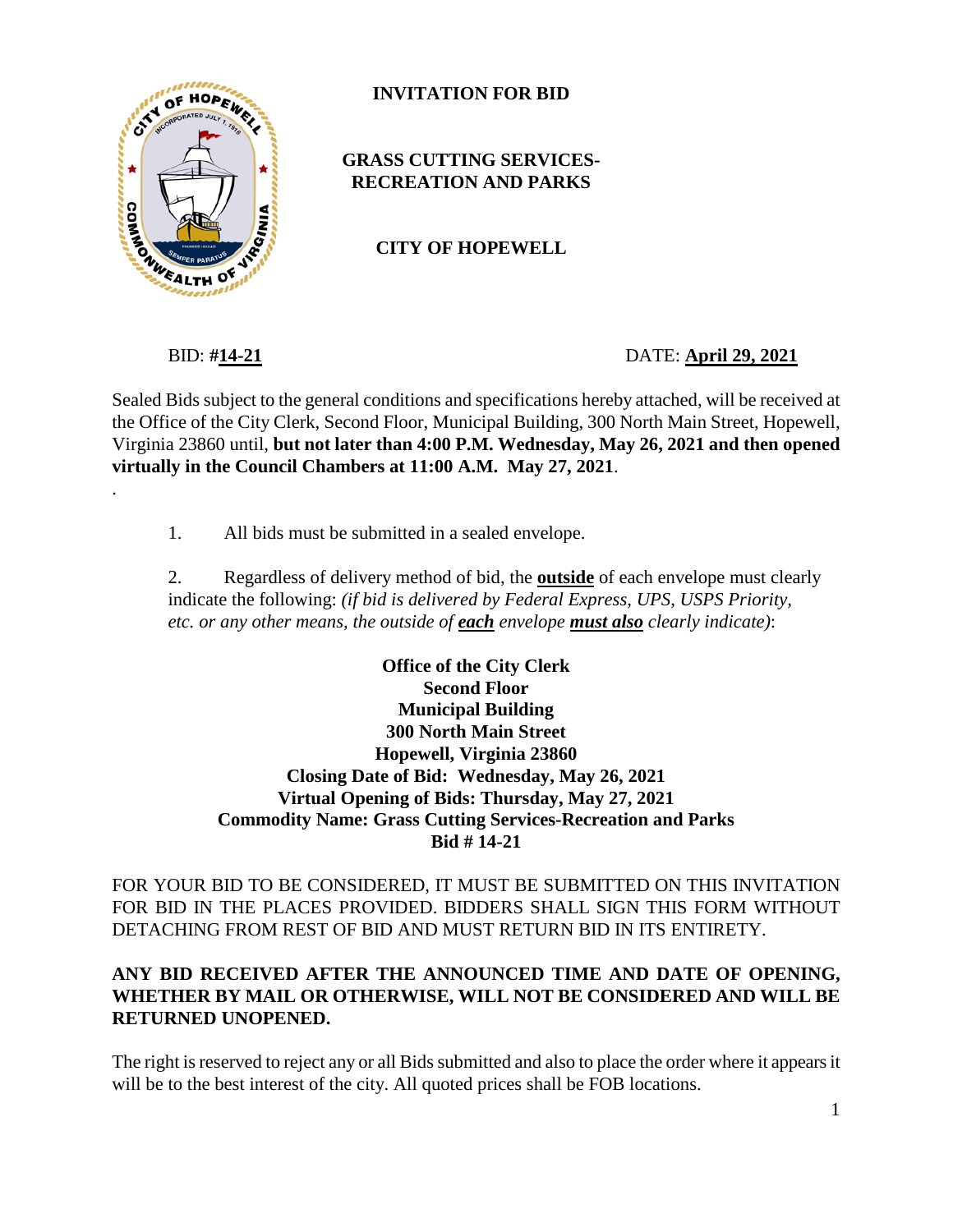# \*\*\*IMPORTANT NOTICE\*\*\*

While the City of Hopewell government services are open the City offices are closed to the public, the following procedures will apply to all IFBs/RFPs, until such a time as the City returns to normal operating procedures.

In-Person Delivery: Hand delivered bids/proposals will be received at 300 N. Main Street, back entry door marked DMV Select, upon arrival please call 804-541-2408 or 541-2342 ext.164 for pick up and time/date stamp, between the hours of 9:00 a.m. and 4:00 p.m.

Bids/Proposals via Carrier (i.e. USPS, FedEx, and UPS): All packages will be accepted at same location as mentioned above. Bids/Proposals should be addressed/labeled as designated in the solicitation.

Bid Openings- Virtual Only

Bids will be received until, but no later than the specified time and date as designated in the invitation for Bid. Bid openings will be held virtually via City of Hopewell website which is accessible to the public by visiting the City of Hopewell website and select Bid Opportunities, scroll to the bottom of page and select Bid Opportunities Meetings.

*Please allow up to five minutes after the specified due date/time for the live bid opening to begin.*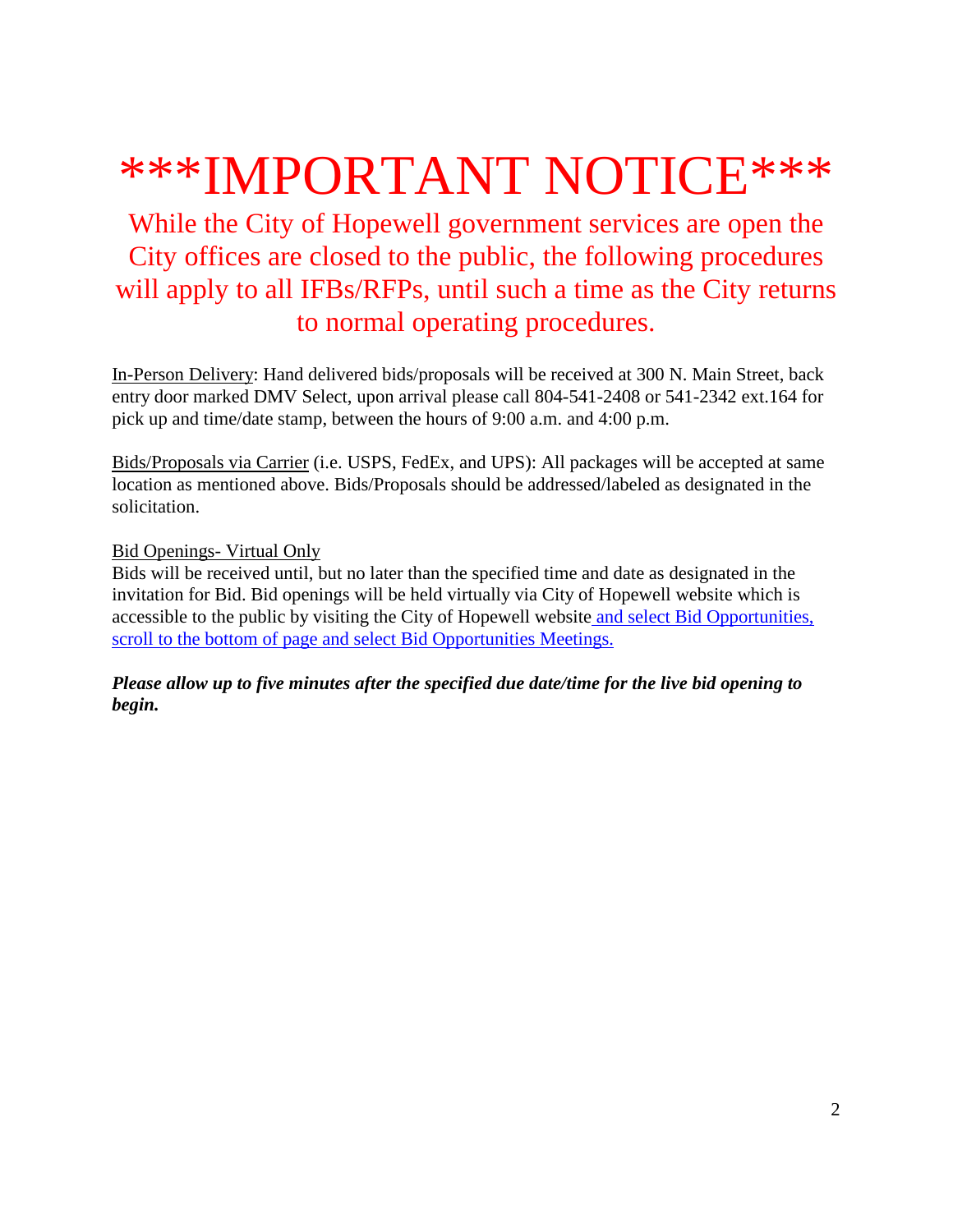If you desire not to bid on this invitation, please forward your acknowledgement of NO BID.

Period of contract shall run from July 1, 2021 through June 30, 2024.

The right is reserved to extend this contract, for two one year terms, to be mutually negotiated at a reasonable time prior to the expiration date; same to be agreeable to both buyer and seller.

All bid quotations are subject to general terms and conditions hereby attached and will be rejected if not properly executed.

Individual contractors must provide their social security numbers and other types of firms must provide their federal employer identification numbers in the payment clauses to be included in contracts.

Quantities indicated herein are estimates of anticipated usage. It is understood and agreed to between the parties of a resulting contract that the City may increase or decrease quantities at the quoted price. Furthermore, it is agreed to between the parties of a resulting contract that the City shall not be obligated to purchase or pay for materials by such contract unless and until they are ordered and delivered.

The City reserves the right to be sole judge and to make the award in accordance with its own judgement as to what will best meet its requirements and be in the best interest of the City. The City reserves the right to reject any or all bids, to waive all informalities, and to reject any or all items of any bid.

AVAILABILITY OF FUNDS: It is understood and agreed between the Bidder and the City that the City shall be bound hereunder only to the extent of the funds available or which may hereafter become available for the purpose of this quotation or agreement.

WITHDRAWAL OF BID: No bid may be withdrawn for a period of ninety (90) days from the date of bid opening unless the bidder has made a clerical error. The bidder shall give notice in writing of his claim of right to withdraw his bid within two (2) business days after the conclusion of the bid opening procedure and shall submit original work papers substantiating the error with such notice.

Bidding and contracting procedures shall conform to all applicable regulations and provisions of the *City of Hopewell Procurement Ordinance* effective July 1, 2005, as amended; a copy of which is available on the City Attorney's website () under the tab CODE, Hopewell city code. Click Chapter 2A-Procurement to view the Procurement Ordinance.

Felicia E. Ashburn

Felicia Ashburn, Acting Procurement Officer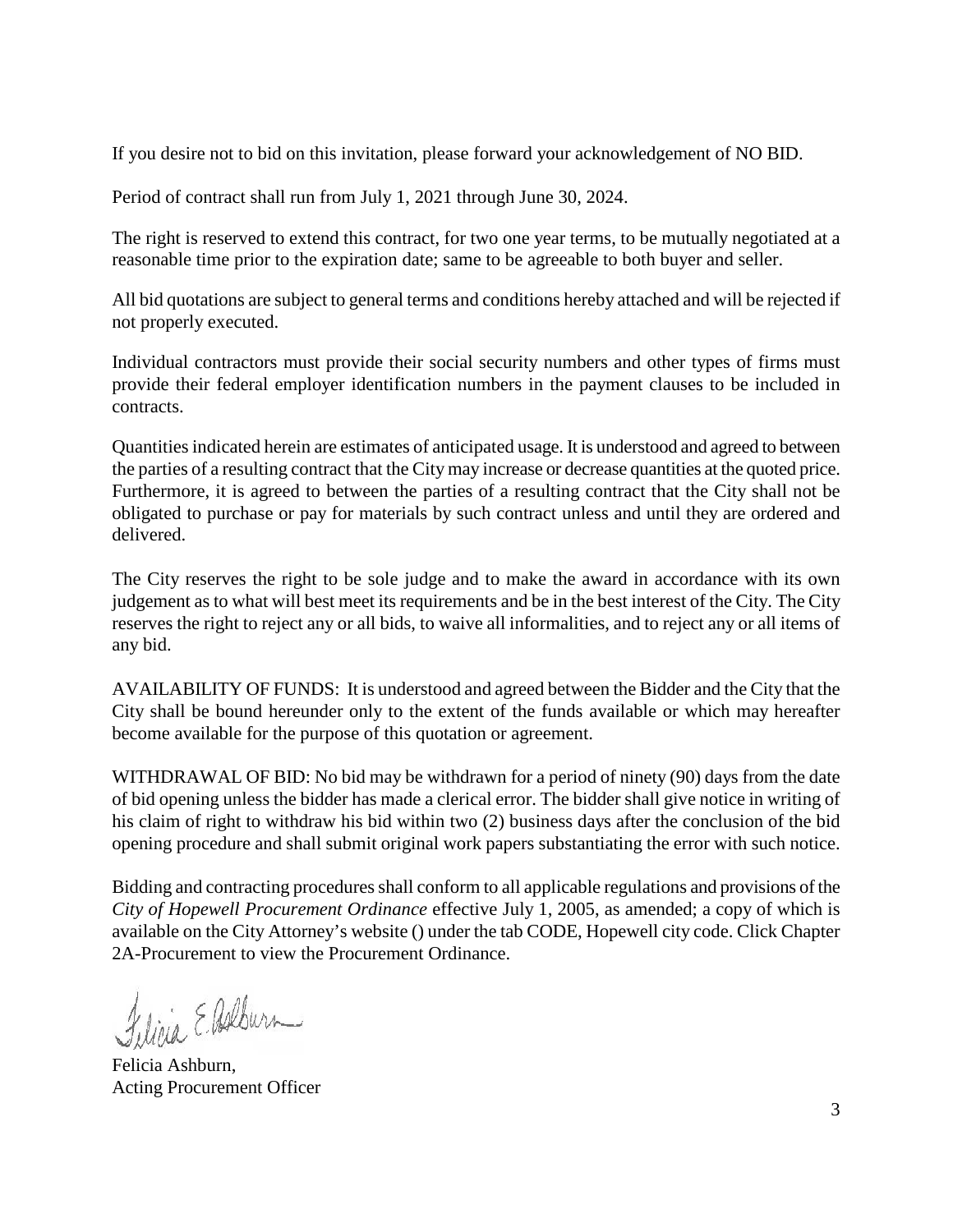Please return the bids to the Office of the City Clerk, Second Floor, Municipal Building, 300 North Main Street, Hopewell, Virginia 23860. Regardless of delivery method of bid, the **outside** of each envelope must clearly indicate the following: *(if bid is delivered by Federal Express, UPS, USPS Priority, etc. or any other means, the outside of each envelope must also clearly indicate)*:

#### **Office of the City Clerk Second Floor Municipal Building 300 North Main Street Hopewell, Virginia 23860 Closing Date of Bid: Wednesday, May 26, 2021 Virtual Opening of Bids: Thursday, May 27, 2021 Commodity Name: Grass Cutting Services-Recreation and Parks Bid # 14-21**

In compliance with Invitation for Bid **#** 14-21 and subject to all conditions thereof and attached thereto, the undersigned offers and agrees if the Bid price and conditions will be accepted within ninety (90) calendar days from the date of opening to evaluate, to furnish any and all of the items upon which the prices are quoted, at the price set opposite each item, delivered at the points as specified and as scheduled.

| <b>NAME OF ORGANIZATION</b>      | <b>TELEPHONE NUMBER</b> |
|----------------------------------|-------------------------|
| <b>STREET ADDRESS</b>            | <b>FAX NUMBER</b>       |
| CITY, STATE, ZIP CODE            | <b>EMAIL ADDRESS</b>    |
| NAME (TYPE OR PRINT)             | <b>OFFICIAL TITLE</b>   |
| <b>SIGNATURE</b>                 | <b>DATE</b>             |
| STATE CORPORATION COMMISSION ID# | IRS I.D. $#$            |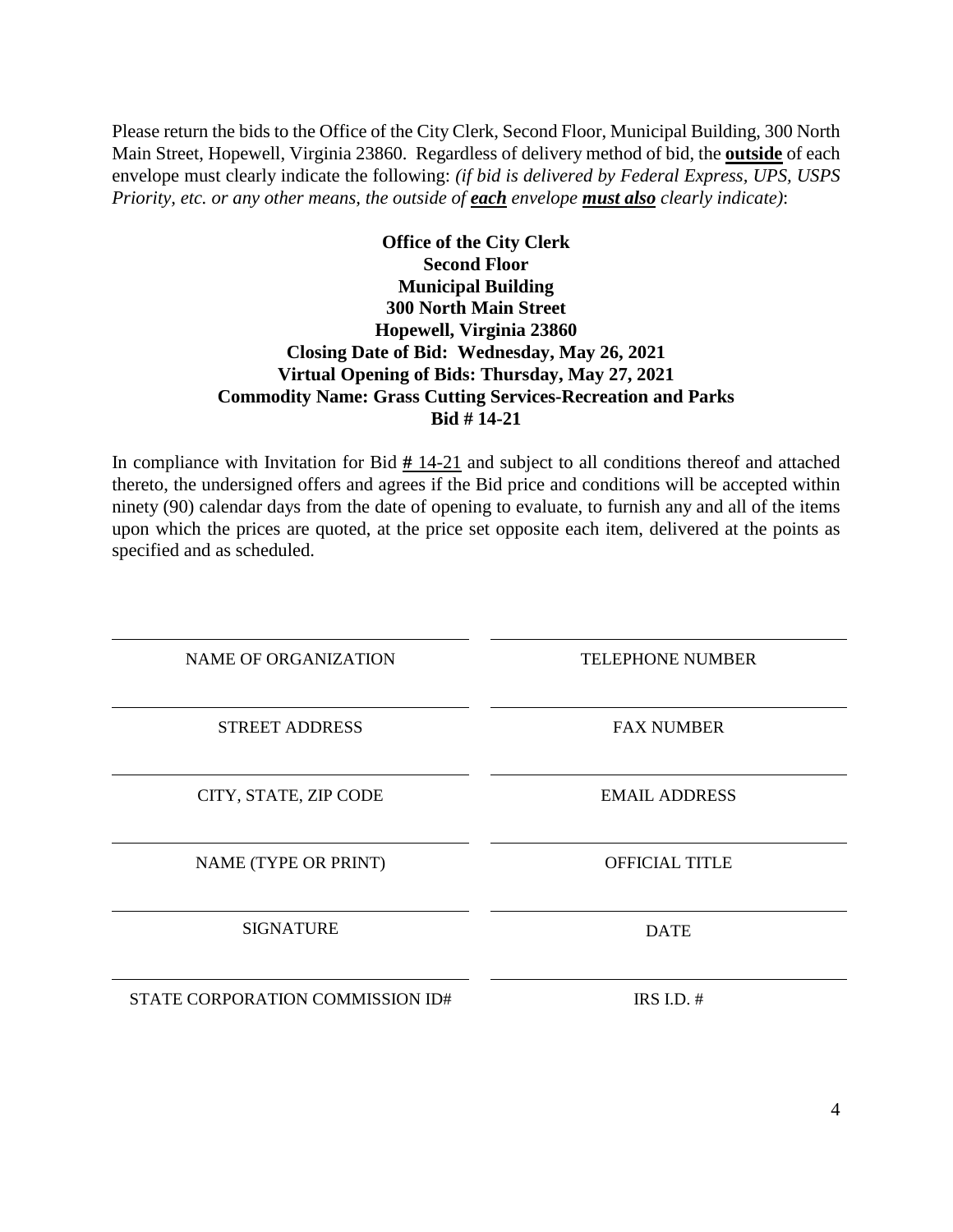# **Purpose**

The City of Hopewell is seeking bids for general mowing and lawn maintenance services for grounds under the supervision of the Department of Recreation and Parks. See Appendix A-Locations of all mowing sites.

## **Scope of Work**

The selected contractor shall perform all mowing, trimming, edging, blowing, and litter removal at specified sites listed in this document. Mowing frequency, mowing area, clipping removal, trimming requirements, and other responsibilities will vary from site to site. All equipment and labor is to be furnished by the contractor. As a general rule, all sites, unless otherwise stated, shall be mowed at least once a week. The Department of Recreation and Parks reserves the right to reduce mowing frequency as needed for weather, financial, or other constraints that impact facility operations.

## **Insurance and Safety Requirements**

The contractor must provide evidence of insurance coverage for general liability, comprehensive, bodily injury, and property damage combined in the amount of \$1,000,000. The contractor is responsible for any damages incurred to City properties, including but not limited to, trees, shrubs, buildings, sidewalks, playground equipment, vehicles, and other tangible property in the operation of this contract.

The contractor shall ensure that all employees are outfitted with proper safety equipment. The following items will be required while working on City property:

- High visibility apparel (ANSI Class 2; required within the right-of-way)
- Hard hat (required when working within the right-of-way)
- Eye protection
- Ear protection
- Gloves

All mowing operations should be conducted in compliance with all applicable standards set forth by the Occupational Safety and Health Administration. The contractor shall be responsible for the health and well-being of all employees. The City of Hopewell will not be held liable for any workplace injury, damage to equipment, or other loss of property incurred while working on City property.

Mowing, trimming, and blowing shall not be performed in the immediate vicinity of any park guest or immediately adjacent to any organized activity. Employees of the contractor shall make every effort to avoid mowing in occupied areas of parks.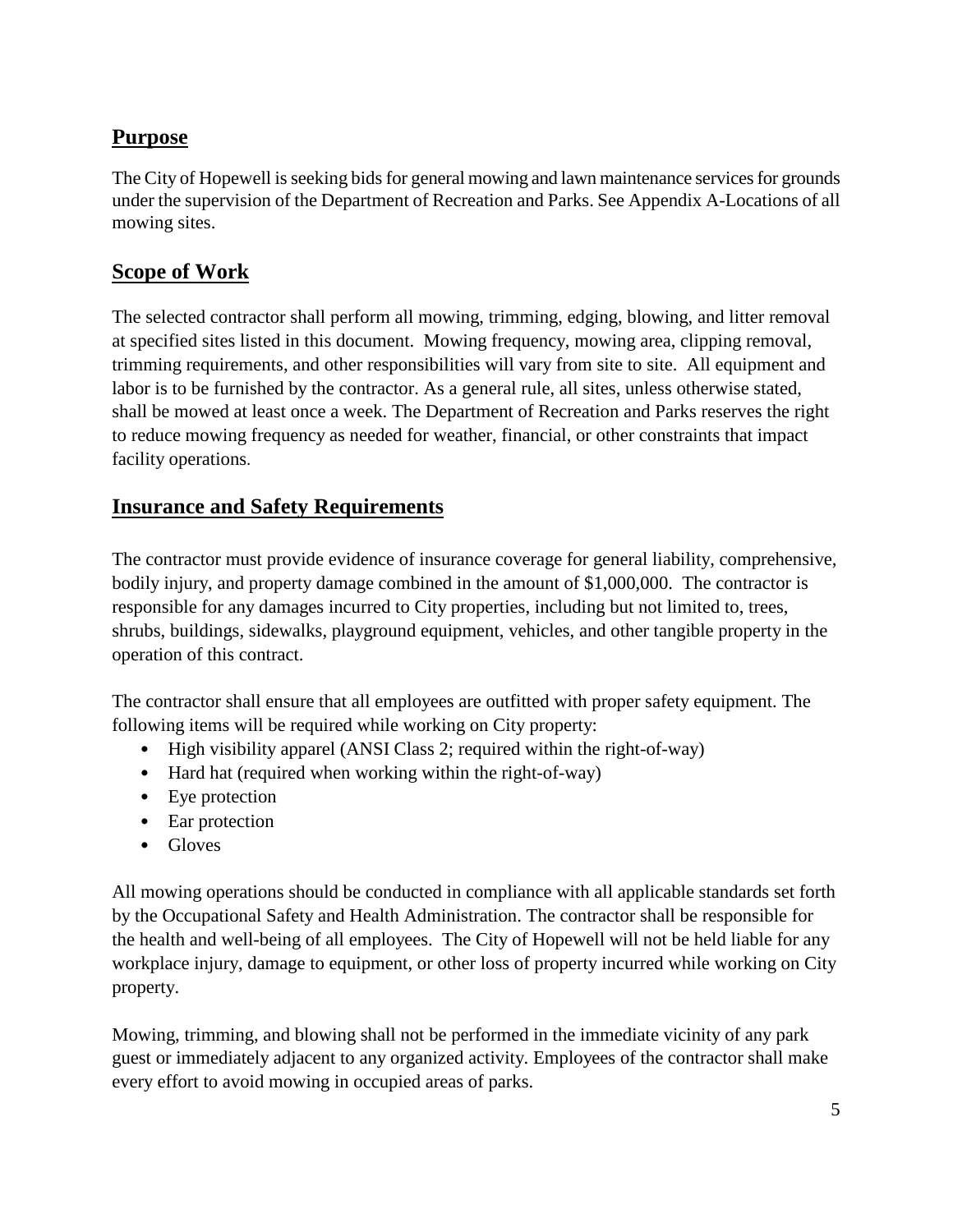# **Equipment**

All equipment must be furnished by the contractor. Equipment shall be maintained regularly according to manufacturer specifications and must be in good working order at all times. Equipment requirements:

- All mowers shall be equipped with turf-type tires with low profile treads for mowing of all managed turf areas; deep-tread tires will be permitted for brush clearing being performed by a farm tractor in designated areas with authorization from the Contract Administrator
- All mowers should feature rotary or reel blade systems; flail mowers will not be permitted unless being used in remote areas away from active park use with prior authorization from the Contract Administrator
- All equipment should be free of oil leaks or other mechanical defects
- Mowers should be trailered and towed from site to site; tractors equipped with slowmoving vehicle placard and flashing amber lights may be operated on the roadway to move from site to site
- Equipment must be removed from City property after completion of work; equipment shall not be stored at any City property without prior authorization from the Contract Administrator
- The contractor shall provide detailed reports of the equipment available to use for the administration of this contract; the equipment report shall be turned in as a required component of the invitation for bid

## **Mowing Intervals and Scheduling**

A variety of factors may impact the frequency of mowing. The Contract Administrator may alter the frequency of mowing for all sites or individual sites at any time. The contractor should possess the capacity to increase or decrease mowing frequency at any time. No guarantees are made to the total number of cuts within any specified period of time. The following guidelines will govern the work performed under this contract.

- Mowing may take place between the hours of 6:00 a.m.-7:30 p.m., Monday-Saturday of each week; mowing should not be performed on Sundays unless prior authorization is given by the Contract Administrator
- The Contract Administrator reserves the right to specify the window time for mowing for high volume sites such as the Hopewell Community Center, playgrounds, and athletic facilities
- As a general rule, all sites will be mowed on a seven-day interval or once a week; this rule may be waived during periods of inclement weather, for areas under construction, or due to other unforeseen circumstances
- Some areas may be designated as 10-day mowing intervals due to limited use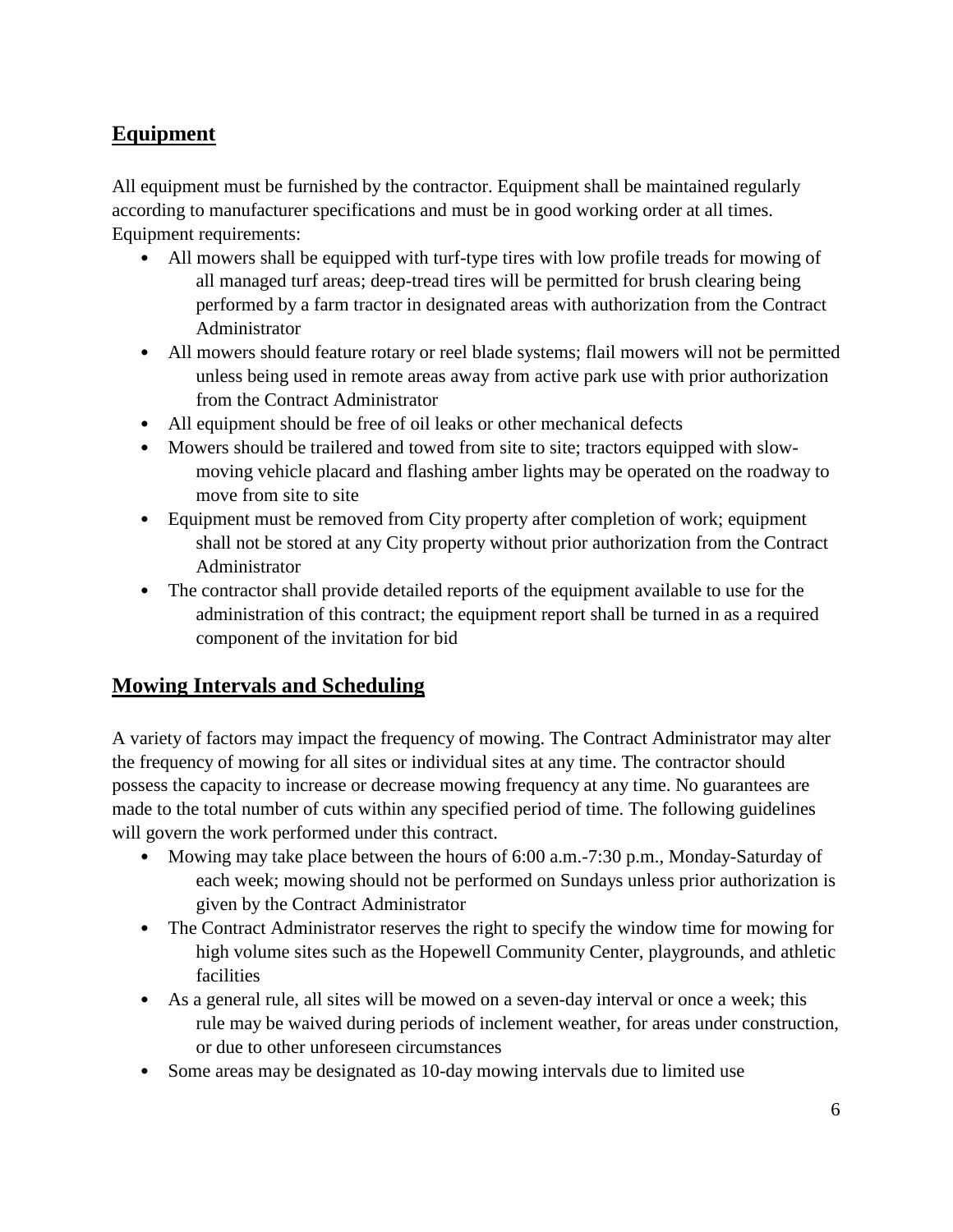- During periods of inclement weather, the contractor shall make every effort to return as quickly as possible to mow any area that was not completed on schedule
- No additional payment will be made for mowing of tall grass as the result of a missed mowing cycle due to inclement weather or other unforeseen circumstances

## **Mowing, Trimming, and Blowing Guidelines**

The following guidelines should be followed by the contractor at all times, unless otherwise specified by the Contractor Administrator or designee:

- All managed turf areas should be mowed to a height of no less than three inches
- No visible accumulation of clippings will be permitted on athletic fields or at the Hopewell Community Center
- All clippings should be blown away from sidewalks, parking areas, playground surfaces, pavilions, landscaped mulch beds, ballfield infields, dugouts, and other non-turf surfaces; clippings should never be blown into the street
- All litter and debris should be removed from sites prior to mowing
- Trimming shall be performed around all fence posts, fencing, sign posts, building foundations, and other structures or fixtures adjacent to or within mowing areas
- Herbicide may be used to control growth along fence lines and other appropriate areas with prior authorization provided by the Contract Administrator
- All work should be performed neatly with attention to detail resulting in a uniform finished product

## **Deficiencies in Performance**

- Deficiencies in performance shall be communicated by the Contract Administrator to the mowing contractor
- The contractor shall have 24 hours to correct performance deficiencies from the time of notification
- Failure to correct deficiencies may result in termination of the mowing contract
- The contract may be revoked for unsatisfactory performance as determined by the contract administrator. The contract may be terminated without notice after two performance deficiency notices are given in one season or 4 notices during the life of the contract.

# **Communication**

Effective communication is paramount to the successful execution of this contract. The contractor shall follow the guidelines listed below at all times:

• The contract shall provide and maintain a working mobile phone number and email address for use by the Contract Administrator; it is the contractor's responsibility to inform the City if either the phone number or email are changed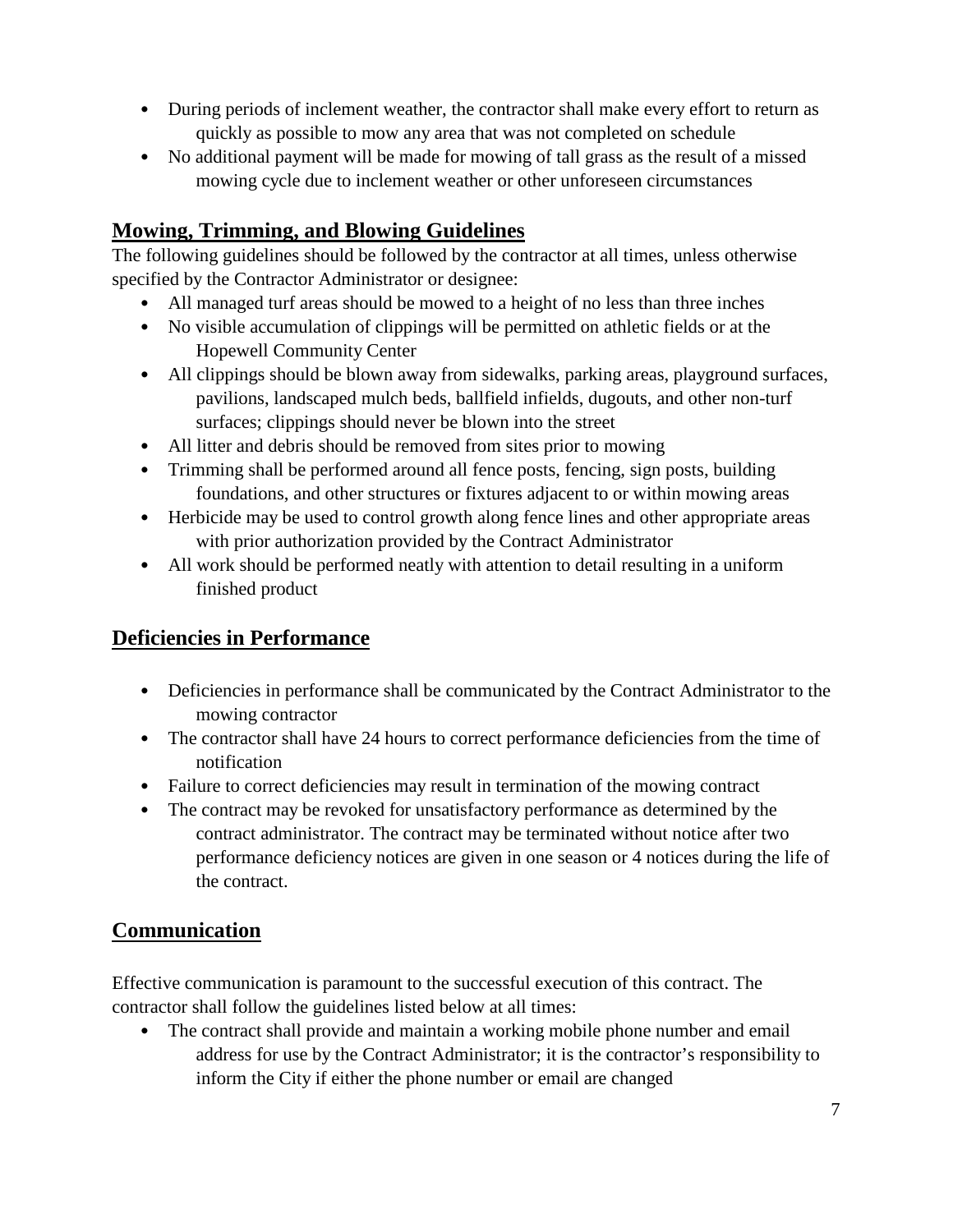- The contractor shall respond to all phone inquiries from the Contract Administrator within one business day
- The contractor shall respond to all email inquiries from the Contract Administrator or designee within 24 hours

## **Invoicing**

The contractor shall follow the guidelines outlined below for billing for services rendered:

- The Contractor shall submit weekly invoices for all sites completed; the invoice should detail the name of the site and the date that the work was performed
- Invoices should be submitted to the Contract Administrator for payment
- Payment will be issued within 30 days by the City of Hopewell Finance Department
- Payment may be withheld pending the correction of performance deficiencies

The City of Hopewell reserves the right to terminate the mowing contract in part or in full at any time with proper notice. The contractor shall be given ten (10) days to correct poor performance before the contract is terminated. The contract may be terminated without notice after two prior notices for poor performance have been issued in the same mowing season. The season is defined as the period of April-November of the calendar year.

Contract Administrator: Tom Gates, 804-541-2353 ext. 557

**All questions pertaining to this bid must be received in writing and sent to Felicia Ashburn, Acting Procurement Officer, a[t fashburn@hopewellva.gov.](mailto:fashburn@hopewellva.gov) The deadline for questions is May 7, 2016. Responses to questions will be issued via an addendum after May 14, 2016.**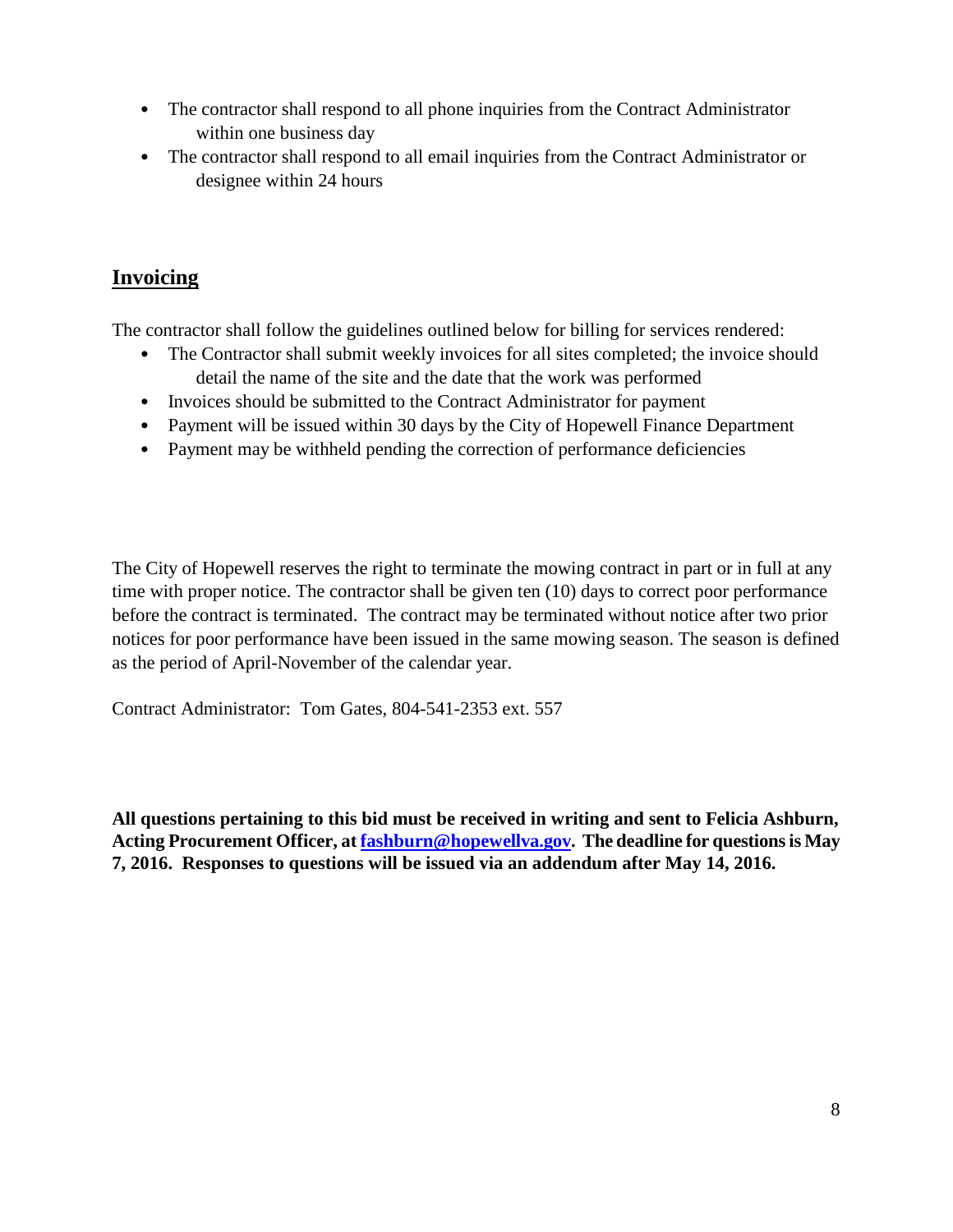#### **Bid requirements:**

Each bidder will furnish one (1) original and one (1) electronic version of Invitation for Bid.

Each bidder must include a completed State Corporation Commission Form (located on Page 21) with bid. The bid will be rejected if this form (completed and signed) is not included with bid.

List all equipment to be used to satisfy this part of the contract:

|    | ,我们也不能在这里的时候,我们也不能在这里的时候,我们也不能会不能会不能会不能会不能会不能会不能会不能会不能会不能会不能会不能会。<br>第2012章 我们的时候,我们的时候,我们的时候,我们的时候,我们的时候,我们的时候,我们的时候,我们的时候,我们的时候,我们的时候,我们的时候,我们的时候,我 |
|----|-------------------------------------------------------------------------------------------------------------------------------------------------------|
|    | ,我们也不会有什么。""我们的人,我们也不会有什么?""我们的人,我们也不会有什么?""我们的人,我们也不会有什么?""我们的人,我们也不会有什么?""我们的人                                                                      |
|    | ,我们也不会有什么。""我们的人,我们也不会有什么?""我们的人,我们也不会有什么?""我们的人,我们也不会有什么?""我们的人,我们也不会有什么?""我们的人                                                                      |
|    | Provide a minimum of three references below:                                                                                                          |
| 1. |                                                                                                                                                       |
|    |                                                                                                                                                       |
|    |                                                                                                                                                       |
|    |                                                                                                                                                       |
|    |                                                                                                                                                       |
| 2. |                                                                                                                                                       |
|    |                                                                                                                                                       |
|    |                                                                                                                                                       |
|    |                                                                                                                                                       |
|    |                                                                                                                                                       |
|    |                                                                                                                                                       |
|    |                                                                                                                                                       |
|    |                                                                                                                                                       |
|    |                                                                                                                                                       |
|    |                                                                                                                                                       |
| 3. |                                                                                                                                                       |
|    |                                                                                                                                                       |
|    |                                                                                                                                                       |
|    |                                                                                                                                                       |
|    |                                                                                                                                                       |
|    |                                                                                                                                                       |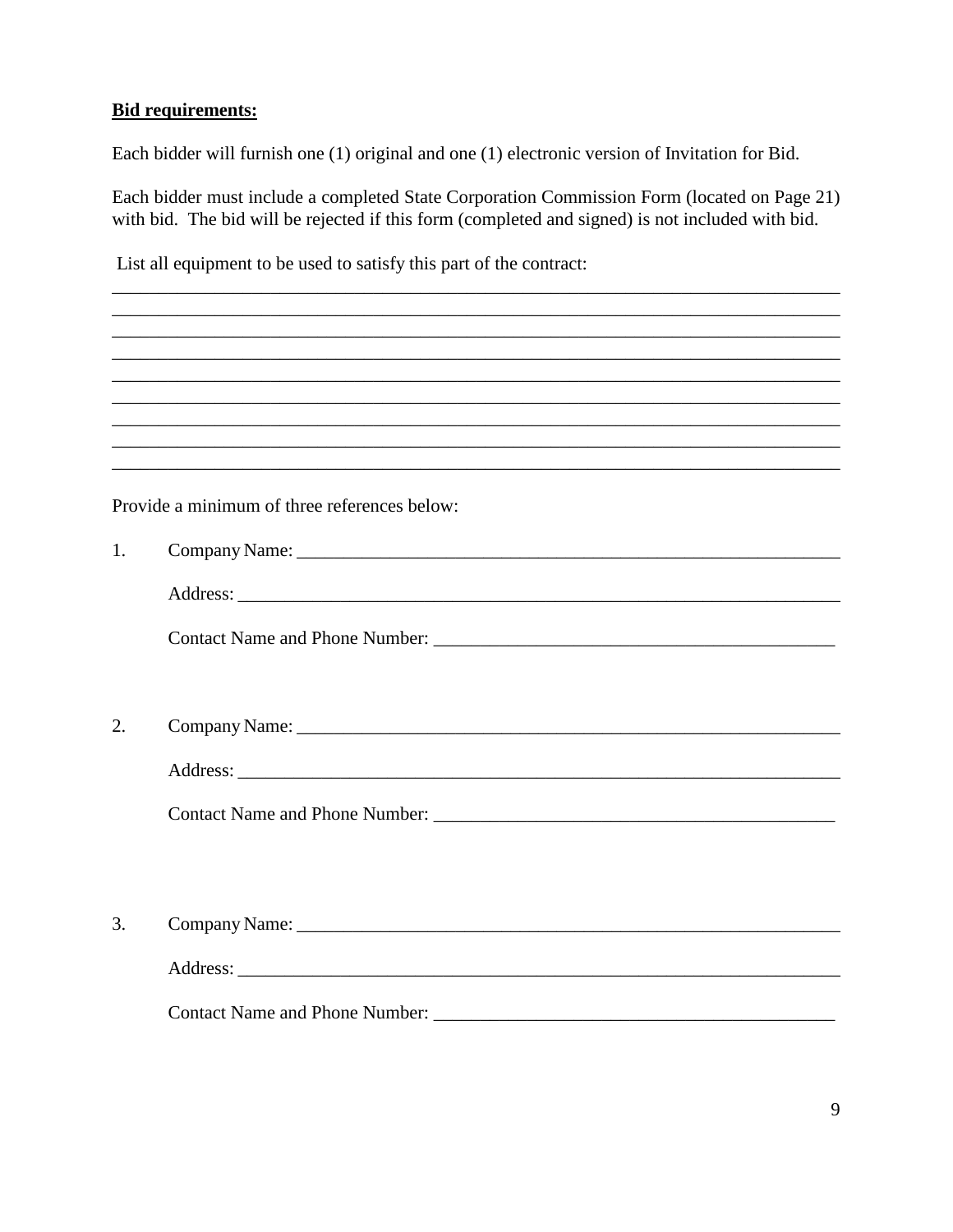# BID SHEET FOR RECREATION/PARKS- See Appendix A- Mowing Sites

Price per cut for each area

| Area 1a | <b>Atwater Soccer Complex</b>            | 200 Atwater Road                                            | \$            |
|---------|------------------------------------------|-------------------------------------------------------------|---------------|
| Area 1b | <b>Atwater Park</b>                      | 101 Atwater Road                                            | $\mathcal{S}$ |
| Area 2  | Cameron's Landing Trail                  | 1805 Cameron's Landing Lane                                 | $\mathcal{S}$ |
| Area 3a | <b>Mathis Park</b>                       | 3502 River Road                                             | $\mathcal{S}$ |
| Area 3b | Crystal Lake Park                        | 3502 River Road                                             | $\mathcal{S}$ |
| Area 4  | <b>Westwood Park</b>                     | 501 Jefferson Avenue                                        | $\mathcal{S}$ |
| Area 5  | <b>Woodlawn Park</b>                     | 3509 Boston Street                                          | \$            |
| Area 6  | <b>Arlington Park</b>                    | 2700 Courthouse Road                                        | \$            |
| Area 7  | King's Court Playground                  | 1900 Waverly Street                                         | \$            |
| Area 8a | <b>Hopewell Community Center</b>         | 100 W. City Point Road                                      | $\mathcal{S}$ |
| Area 8b | <b>Buren Street Lot</b>                  | 200 Buren Street                                            | $\mathcal{S}$ |
| Area 9  | 3 1/2 Street Playground                  | $400$ N $3\frac{1}{2}$ Avenue                               | \$            |
| Area 10 | <b>Riverside Park</b>                    | $\overline{500}$ N 12 <sup>th</sup> Avenue/Riverside<br>Ave | $\mathcal{S}$ |
| Area 11 | Riverside Harbor Overlook                | $906$ N $21st$ Avenue                                       | \$            |
| Area 12 | <b>City Park</b>                         | 205 Appomattox Street                                       | \$            |
| Area 13 | <b>Union Fort</b>                        | 700 Appomattox Street                                       | \$            |
| Area 14 | <b>City Point Playground</b>             | 315 Allen Avenue                                            | \$            |
| Area 15 | Heritage Gardens                         | 900 E Broadway Avenue                                       | $\mathcal{S}$ |
| Area 16 | <b>Carter Woodson Recreation</b><br>Area | 1000 Winston Churchill Drive                                | \$            |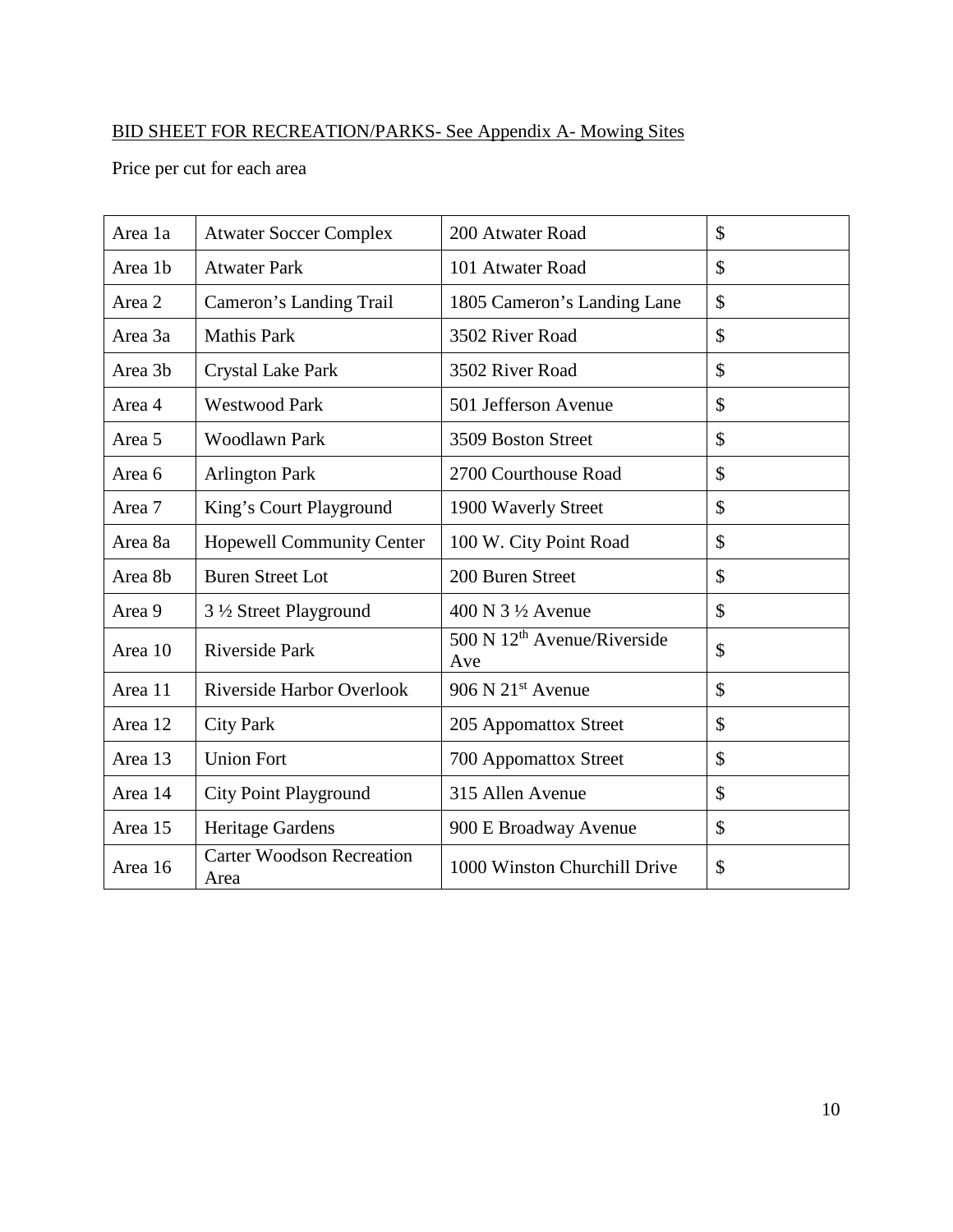# **GENERAL TERMS AND CONDITIONS**

- A. **APPLICABLE LAWS AND COURTS:** This solicitation and any resulting contract shall be governed in all respects by the laws of the Commonwealth of Virginia and the City of Hopewell, Virginia; any litigation with respect thereto shall be brought in the courts of the City. The contractor shall comply with all applicable federal, state and local laws, rules and regulations. This compliance includes obtaining a Hopewell business license, if required, before work is performed.
- B. **EMPLOYMENT DISCRIMINATION/DRUG-FREE WORKPLACE BY CONTRACTOR:** By submitting the bids/proposals, the bidders/offerors certify to the City that they will conform to the provisions of the Federal Civil Rights Act of 1964, as amended, as well as the Virginia Fair Employment Contracting Act of 1975, as amended, where applicable, the Virginians With Disabilities Act, the Americans With Disabilities Act and §2.2-4311 of the *Virginia Public Procurement Act.* If the award is made to a faith-based organization, the organization shall not discriminate against any recipient of goods, services, or disbursements made pursuant to the contract on the basis of the recipient's religion, religious belief, refusal to participate in a religious practice, or on the basis of race, age, color, gender or national origin and shall be subject to the same rules as other organizations that contract with the City to account for the use of the funds provided; however, if the faith-based organization segregates public funds into separate accounts, only the accounts and programs funded with public funds shall be subject to audit by the City. (Code of Virginia, § 2.2-4343.1E).

Every contract over Ten Thousand Dollars (\$10,000) shall include the provisions below. During the performance of this contract, the contractor agrees as follows:

- 1. The contractor will not discriminate against any employee or applicant for employment because of race, religion, color, sex, national origin, age, disability or other basis prohibited by state law relating to discrimination employment, except where there is a bona fide occupational qualification reasonably necessary to the normal operation of the contractor. The contractor agrees to post in conspicuous places, available to employees and applicants for employment, notices setting forth the provisions of this non-discrimination clause.
- 2. The contractor, in all solicitations or advertisements for employees placed by or on behalf of the contractor, will state that such contractor is an equal opportunity employer.
- 3. Notices, advertisements and solicitations placed in accordance with federal law, rule or regulation shall be deemed sufficient for the purpose of meeting these requirements of this section.
- 4. To provide a drug-free workplace for the contractor's employees.
- 5. To post in conspicuous places, available to employees and applicants for employment, a statement notifying employees that the unlawful manufacture, sale, distribution, dispensation, possession, or use of a controlled substance or marijuana is prohibited in the contractor's workplace and specifying the actions that will be taken against employees for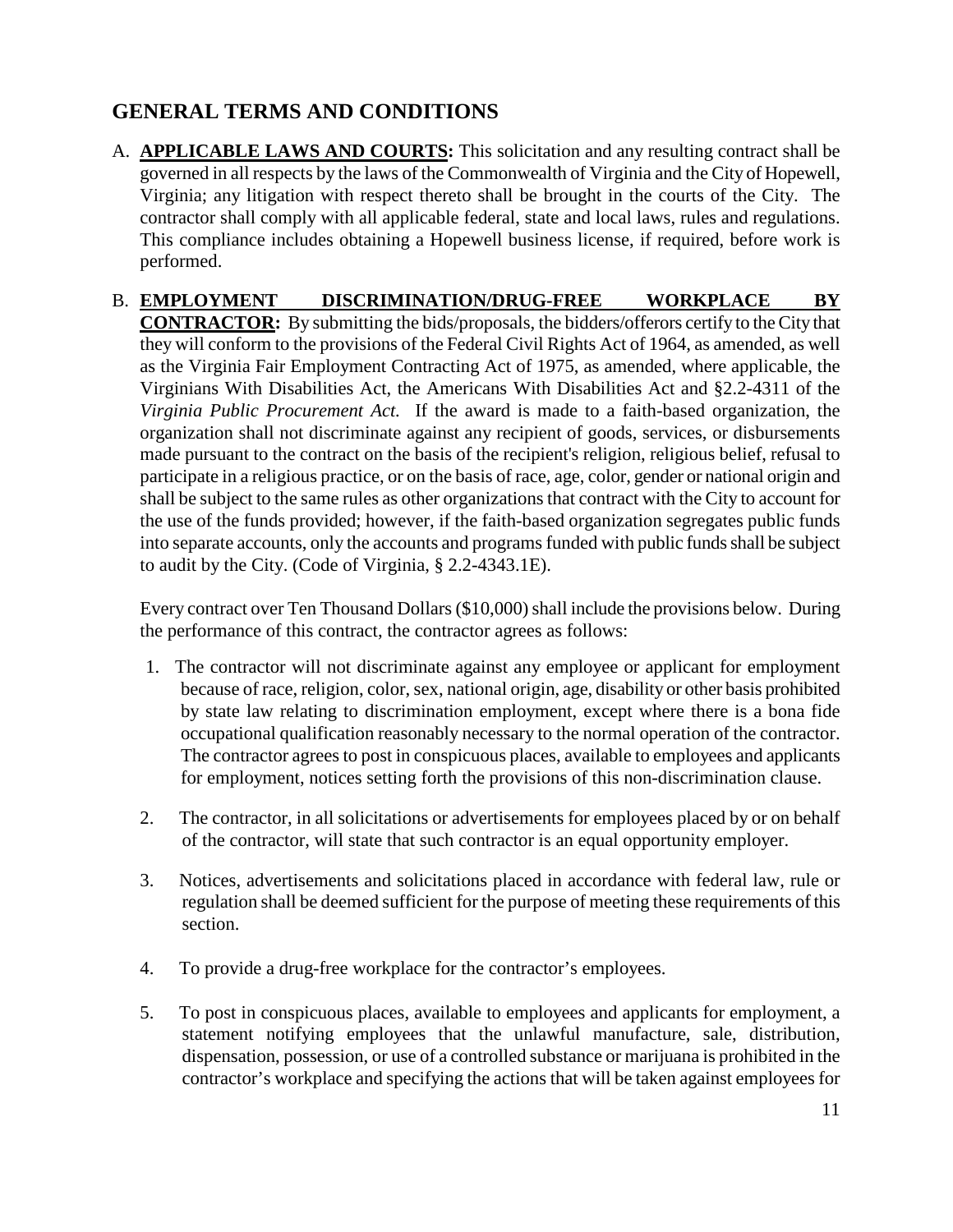violations of such prohibition.

6. To state in all solicitations or advertisements for employees placed by or on behalf of the contractor that the contractor maintains a drug-free workplace.

For the purposes of this section, "drug-free workplace" means a site for the performance of work done in connection with a specific contract awarded to a contractor, the employees of whom are prohibited from engaging in the unlawful manufacture, sale, distribution, dispensation, possession or use of any controlled substance or marijuana during the performance of the contract.

The contractor will include the provisions of the foregoing paragraphs 1, 2, 3, 4, 5 and 6 in every subcontract or purchase order over Ten Thousand Dollars (\$10,000) so that the provisions will be binding upon each subcontractor or vendor.

- C. **DIRECT TAXES:** All bids/proposals shall be submitted exclusive of direct Federal, State, and local taxes. However, if the bidder/offeror believes that certain taxes are properly payable by the City, he may list such taxes separately in each case directly below the respective item bid/proposal price. Tax exemption certification will be furnished on request.
- D. **INDEMNITY:** The contractor agrees to defend, indemnify and hold harmless, the City of Hopewell and its members, officers, directors, employees, agents, and representatives from and against any and all claims, damages, demands, losses, costs and expenses, including attorney's fees, and any other losses of any kind or nature whatsoever including claims for bodily injuries, illness, disease, or death and physical property loss or damage in favor of contractor, its subcontractors, their employees, agents, and third parties arising during the performance of services and resulting from tort, strict liability, or negligent acts or omissions of contractor, its subcontractors and their employees or agents under the agreement, or resulting from breaches of contract, whatever by statue or otherwise.

Each contractor shall assume the responsibility for damage to or loss of its material, equipment or facilities located at the site and, in order to effect this limitation of liability, the contractor agrees to insure or self-insure such property against any such risk.

- E. **SALES TAXES:** The City is exempt from payment of State sales and use tax on all tangible personal property purchased or leased for its use or consumption. Certificate of Exemption will be furnished upon request.
- F. **QUOTATION FORM:** The bidder/offeror must sign and properly fill out all forms in this Bid/Proposal or be subject to being declared unresponsive. If unable to submit a Bid/Proposal, please sign and return this solicitation form, advising reason for no Bid/Proposal.
- G. **CONTRACTOR'S DEFAULT:** In case of default of the contractor, the City may procure the articles of service from other sources and hold the contractor responsible for any excess cost incurred thereafter.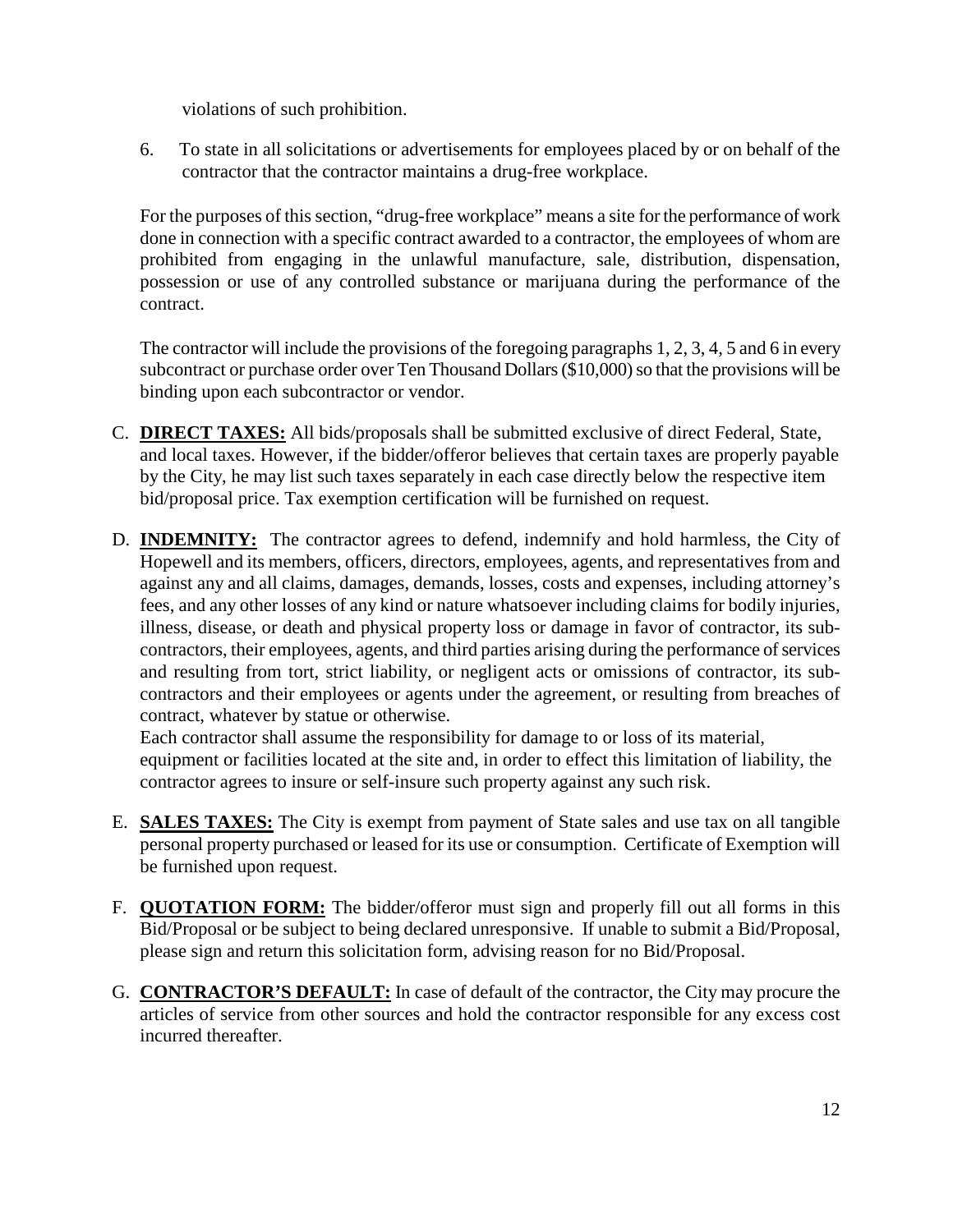- H. **COMPUTATION OF TIME FOR DISCOUNTS:** Time in connection with discount offered, will be computed from date of delivery of the supplies or materials to carrier when final inspection and acceptance are at those points or from date correct invoice is received if latter is later than the date of delivery.
- I. **ETHICS IN PUBLIC CONTRACTING:** By submitting the bids/proposals, the bidders/offerors certify that the bids/proposals are made without collusion or fraud and that they have not offered or received any kickbacks or inducements from any other bidder/offeror, supplier, manufacturer or subcontractor in connection with the bid/proposal, and that they have not conferred on any public employee having official responsibility for this procurement transaction any payment, loan, subscription, advance, deposit of money, services or anything of more than nominal value, present or promised, unless consideration of substantially equal or greater value was exchanged.
- J. **GOVERNMENTAL RESTRICTIONS:** In the event any governmental restrictions may be imposed which would necessitate alteration of the materials, quality, workmanship, or performance of the items offered in this Bid/Proposal prior to their delivery, it shall be the responsibility of the successful bidder/offeror to notify this office at once, indicating in his letter the specific regulation which requires such alterations. The City reserves the right to accept any such alterations, including any price adjustments occasioned thereby, or to cancel the contract.
- K. **IMMIGRATION REFORM AND CONTROL ACT OF 1986:** By entering into a written contract with the City of Hopewell, the Contractor certifies that the Contractor does not, and shall not during the performance of the contract for goods and services in the City, knowingly employ an unauthorized alien as defined in the federal Immigration Reform and Control Act of 1986.
- L. **DEBARMENT STATUS:** By submitting the bids/proposals, the bidders/offerors certify that they are not currently debarred by the Commonwealth of Virginia from submitting bids or proposals on contracts for the type of goods and/or services covered by this solicitation, nor are they an agent of any person or entity that is currently so debarred.
- M. **ANTITRUST:** By entering into a contract, the contractor conveys, sells, assigns, and transfers to the City of Hopewell, Virginia all rights, title and interest in and to all causes of action it may now have or hereafter acquire under the antitrust laws of the United States and the Commonwealth of Virginia, relating to the particular goods or services purchased or acquired by the City of Hopewell, Virginia under said contract.
- N. **PAYMENT:** Payment by the City is due thirty days (30) after delivery is made to the City of Hopewell and inspection unless otherwise specifically provided: subject to any discounts allowed.

#### To Prime Contractor:

Invoices for items ordered, delivered and accepted shall be submitted by the contractor directly to the payment address shown on the purchase order/contract. All invoices shall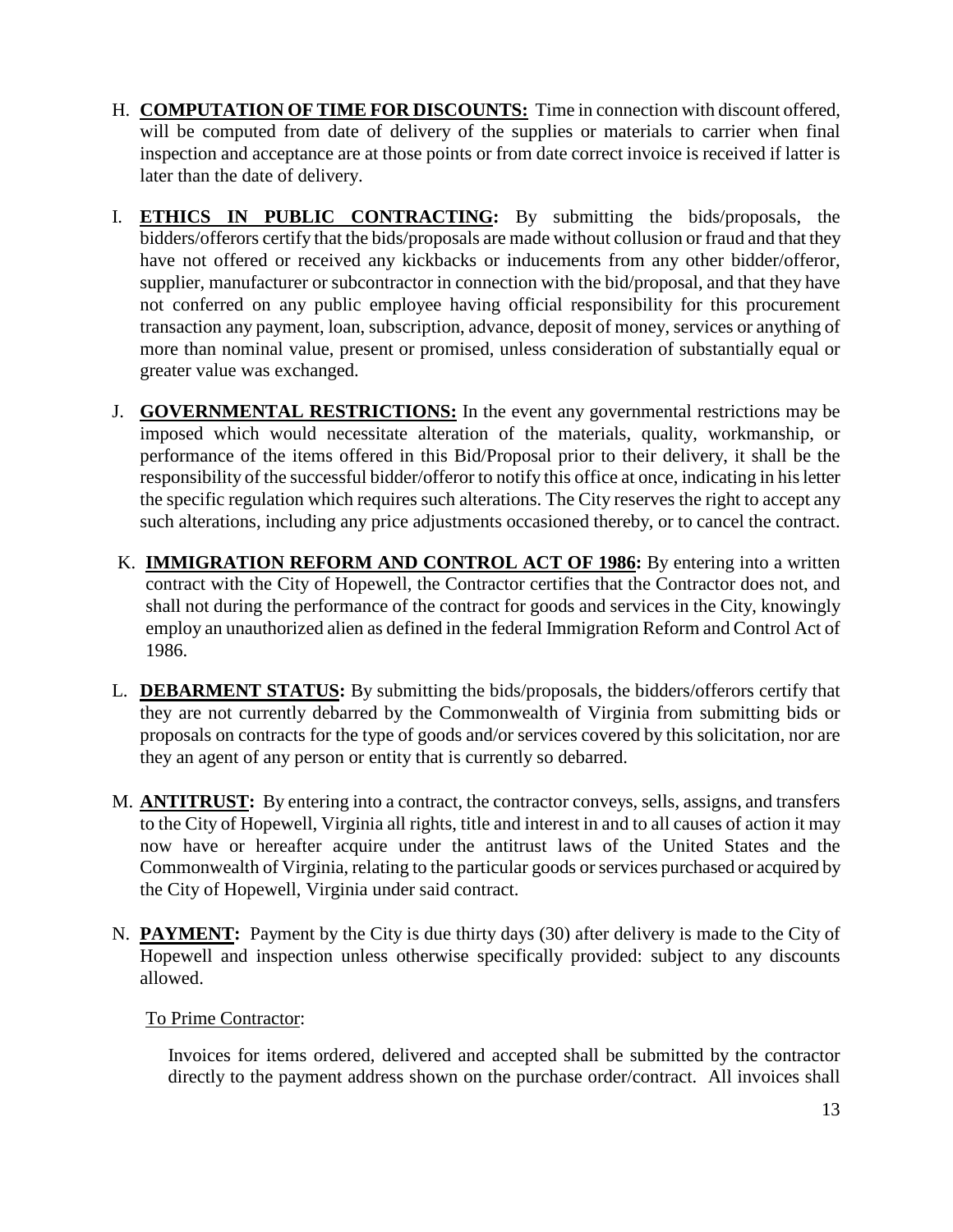show the contract number and/or purchase order number, social security number (for individual contractors) or the federal employer identification number (for proprietorships, partnerships, and corporations).

All goods or services provided under this contract or purchase order, that are to be paid for with public funds, shall be billed by the contractor at the contract price, regardless of which public agency is being billed.

The following shall be deemed to be the date of payment: the date of postmark in all cases where payment is made by mail, or the date of offset when offset proceedings have been instituted as authorized.

**Unreasonable Charges**: Under certain emergency procurements and for most time and material purchases, final job costs cannot be accurately determined at the time orders are placed. In such cases, contractors should be put on notice that final payment in full is contingent on a determination of reasonableness with respect to all invoiced charges. Charges, which appear to be unreasonable, will be researched and challenged, and that portion of the invoice held in abeyance until a settlement can be reached. Upon determining that invoiced charges are not reasonable, the City shall promptly notify the contractor, in writing, as to those charges, which it considers unreasonable, and the basis for the determination. A contractor may not institute legal action unless a settlement cannot be reached within thirty (30) days of notification.

#### To Subcontractors:

A contractor awarded a contract under this solicitation is hereby obligated:

- 1. To pay the subcontractor(s) within seven (7) days of the contractor's receipt of payment from the City for the proportionate share of the payment received for work performed by the subcontractor(s) under the contract; or
- 2. To notify the City and the subcontractor(s), in writing, of the contractor's intention to withhold payment and the reason.
- 3. The contractor is obligated to pay the subcontractor(s) interest at the rate of one percent per month (unless otherwise provided under the terms of the contract) on all amounts owed by the contractor that remain unpaid seven (7) days following receipt of payment from the City, except for amounts withheld as stated in (2) above. The date of mailing of any payment by U. S. Mail is deemed to be payment to the addressee. These provisions apply to each sub-tier contractor performing under the primary contract. A contractor's obligation to pay an interest charge to a subcontractor may not be construed to be an obligation of the City.
- O. **PRECEDENCE OF TERMS:** Paragraphs A-N of these General Terms and Conditions shall apply in all instances. In the event there is a conflict between any of the other General Terms and Conditions and any Special Terms and Conditions in this solicitation, the Special Terms and Conditions shall apply.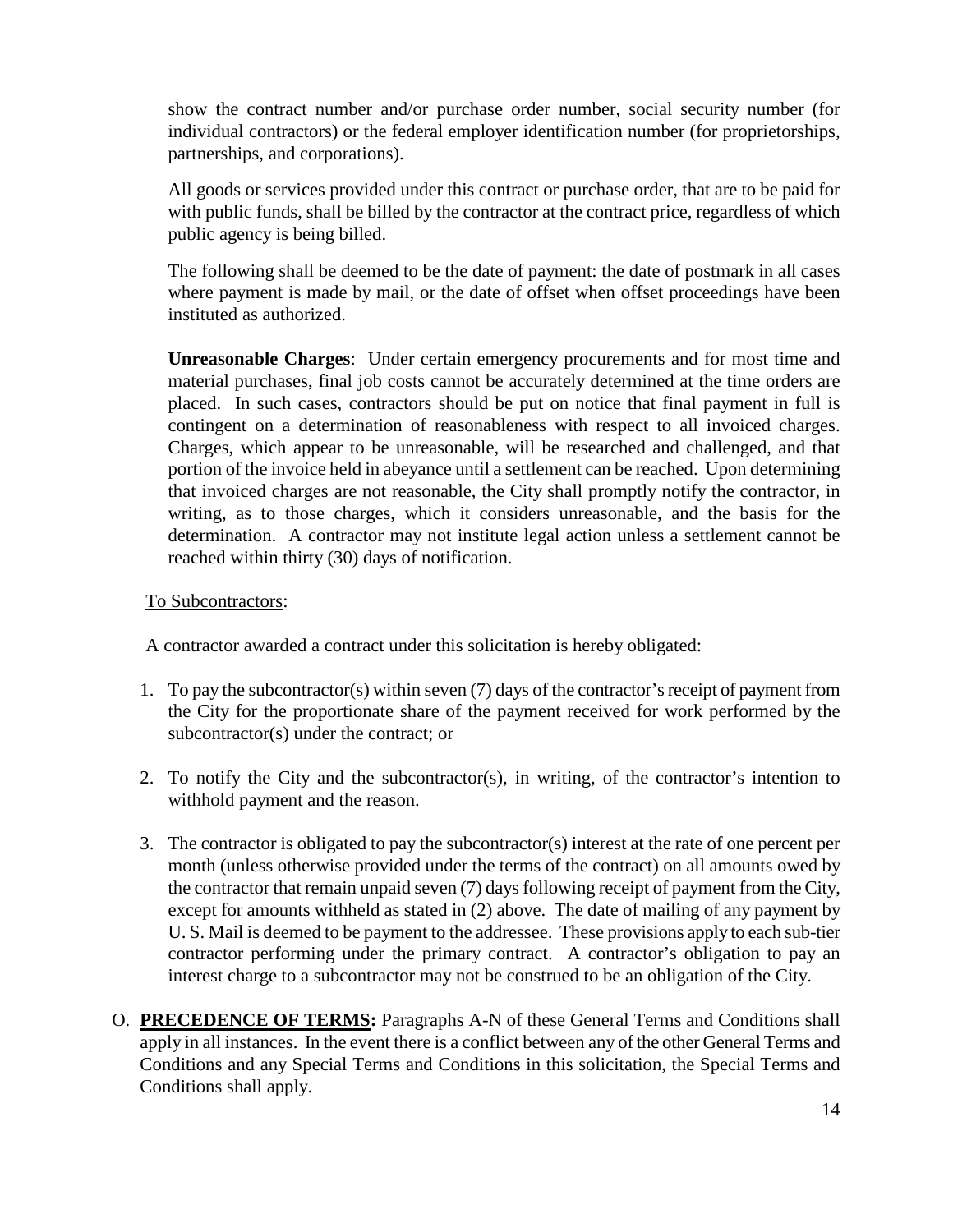- P. **TESTING AND INSPECTION:** The City reserves the right to conduct any test/inspection it may deem advisable to assure goods and services conform to the specifications.
- Q. **ASSIGNMENT OF CONTRACT:** A contract shall not be assignable by the contractor in whole or in part without the written consent of the City.
- R. **CHANGES TO THE CONTRACT:** Changes can be made to the contract in any of the following ways:
	- 1. The parties may agree in writing to modify the scope of the contract. An increase or decrease in the price of the contract resulting from such modification shall be agreed to by the parties as a part of their written agreement to modify the scope of the contract.
	- 2. The Purchasing Department may order changes within the general scope of the contract at any time by written notice to the contractor. Changes within the scope of the contract include, but are not limited to, things such as services to be performed, the method of packing or shipment, and the place of delivery or installation. The contractor shall comply with the notice upon receipt. The contractor shall be compensated for any additional costs incurred as the result of such order and shall give the Purchasing Department a credit for any savings. Said compensation shall be determined by one of the following methods:
		- a. By mutual agreement between the parties in writing; or

b. By agreeing upon a unit price or using a unit price set forth in the contract, if the work to be done can be expressed in units, and the contractor accounts for the number of units of work performed, subject to the Purchasing Department's right to audit the contractor's records and/or to determine the correct number of units independently; or

c. By ordering the contractor to proceed with the work and keep a record of all costs incurred and savings realized. A markup for overhead and profit may be allowed if provided by the contract. The same markup shall be used for determining a decrease in price as the result of savings realized. The contractor shall present the Purchasing Department with all vouchers and records of expenses incurred and savings realized. The Purchasing Department shall have the right to audit the records of the contractor, as it deems necessary to determine costs or savings. Any claim for an adjustment in price under this provision must be asserted by written notice to the Purchasing Department within thirty (30) days from the date of receipt of the written order from the Purchasing Department. If the parties fail to agree on an amount of adjustment, the question of an increase or decrease in the contract price or time for performance shall be resolved in accordance with the procedures for resolving disputes provided by the Disputes Clause of this contract or, if there is none, in accordance with the disputes provisions of the Virginia Public Procurement Act. Neither the existence of a claim nor a dispute resolution process, litigation or any other provision of this contract shall excuse the contractor from promptly complying with the changes ordered by the Purchasing Department or with the performance of the contract generally.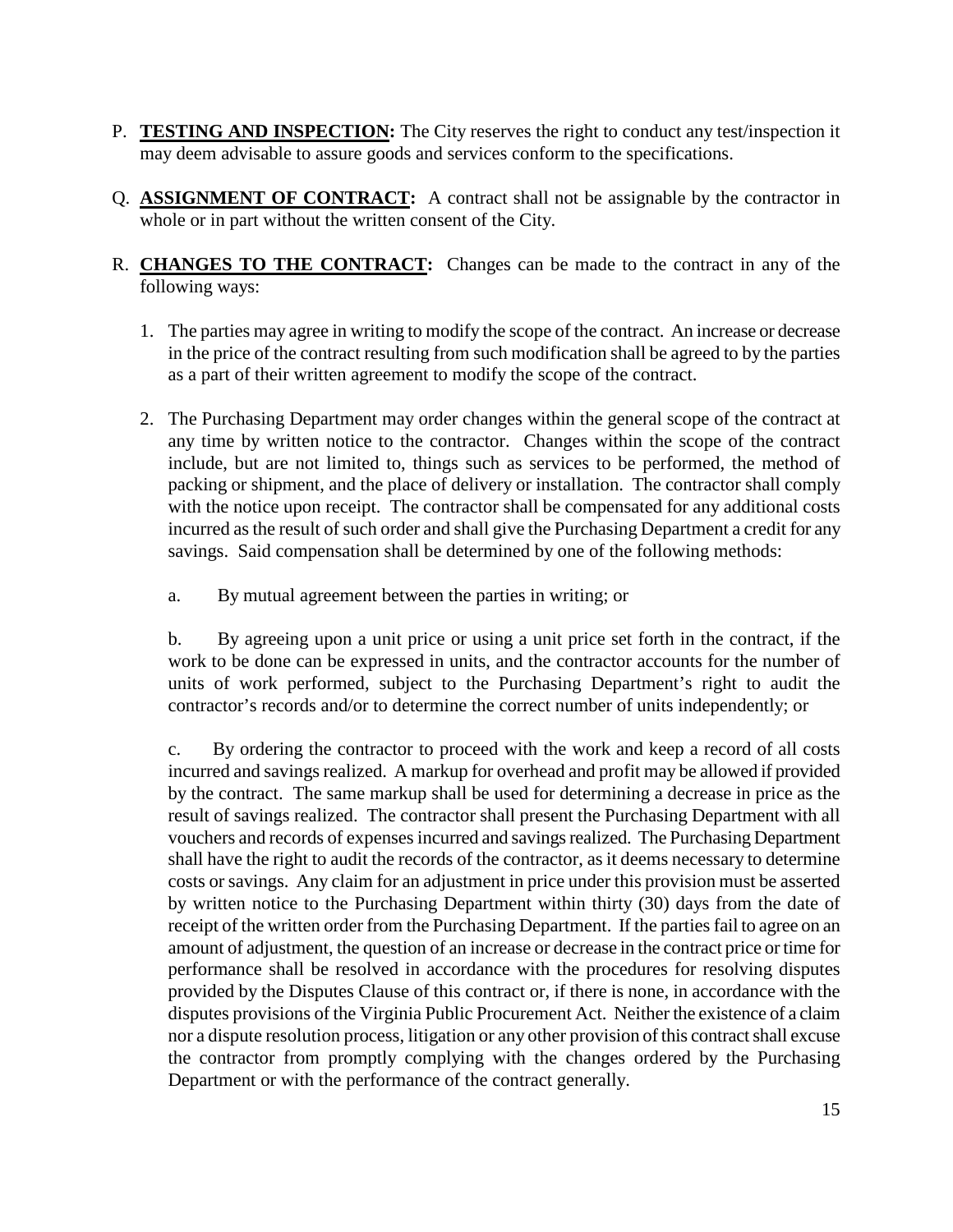S. **DEFAULT:** In case of failure to deliver goods or services in accordance with the contract terms and conditions, the City, after due oral or written notice, may procure them from other sources and hold the contractor responsible for any resulting additional purchase and administrative costs. This remedy shall be in addition to any other remedies, which the City may have.

#### T. **AUTHORIZATION TO CONDUCT BUSINESS IN THE COMMONWEALTH:** A

- contractor organized as a stock or non-stock corporation, limited liability company, business trust, or limited partnership or registered as a registered limited liability partnership shall be authorized to transact business in the Commonwealth as a domestic or foreign business entity if so required by Title 13.1 or Title 50 of the Code of Virginia or as otherwise required by law. Any business entity described above that enters into a contract with the City pursuant to the Virginia Public Procurement Act shall not allow its existence to lapse or its certificate of authority or registration to transact business in the Commonwealth, if so required under Title 13.1 or Title 50, to be revoked or cancelled at any time during the term of the contract. The City may void any contract with a business entity if the business entity fails to remain in compliance with the provisions of this section.
- U. **INSURANCE:** The contractor shall secure and maintain in force, at his/her own expense all required forms of insurance and payment bonds to insure the completion for the work under contract to the satisfaction of the City and without damage to, or claims against the City. The contractor shall provide satisfactory evidence of bonds and insurance on behalf of the subcontractors, before entering into an agreement to sublet any part of the work to be done under this contract.

The following performance and payment bonds and forms of insurance shall be secured by the contractor to cover all work under contract and to protect the contractor, the City, and general public against any damage of claims in connections with the performance of the contract. The bonds and insurance shall be by companies duly authorized to do business in the State of Virginia. Certificates of Insurance, naming the City as an additional insured for each type of coverage shall be required.

At the discretion of the purchasing agent, bidders/offerors may be required to submit with their bid/proposal a bid/proposal bond, or a certified check, in an amount to be determined by the purchasing agent, which shall be forfeited to the City as liquidated damage upon the bidder's/offeror's failure to execute a contract awarded to him/her or upon the bidder's/offeror's failure to furnish any required performance or payment bonds in connection with a contract awarded to him/her.

At the discretion of the purchasing agent, the winning contractor(s) may be required to submit a performance and payment bond to the City which shall be evoked upon contractor's failure to execute a contract awarded or the failure to satisfactorily complete work for which a contract or purchase order was awarded. Performance bond and payment bond in the amount of one hundred (100) percent of contract price is required as security of contract, or security for payment of all persons performing labor and furnishing materials in connection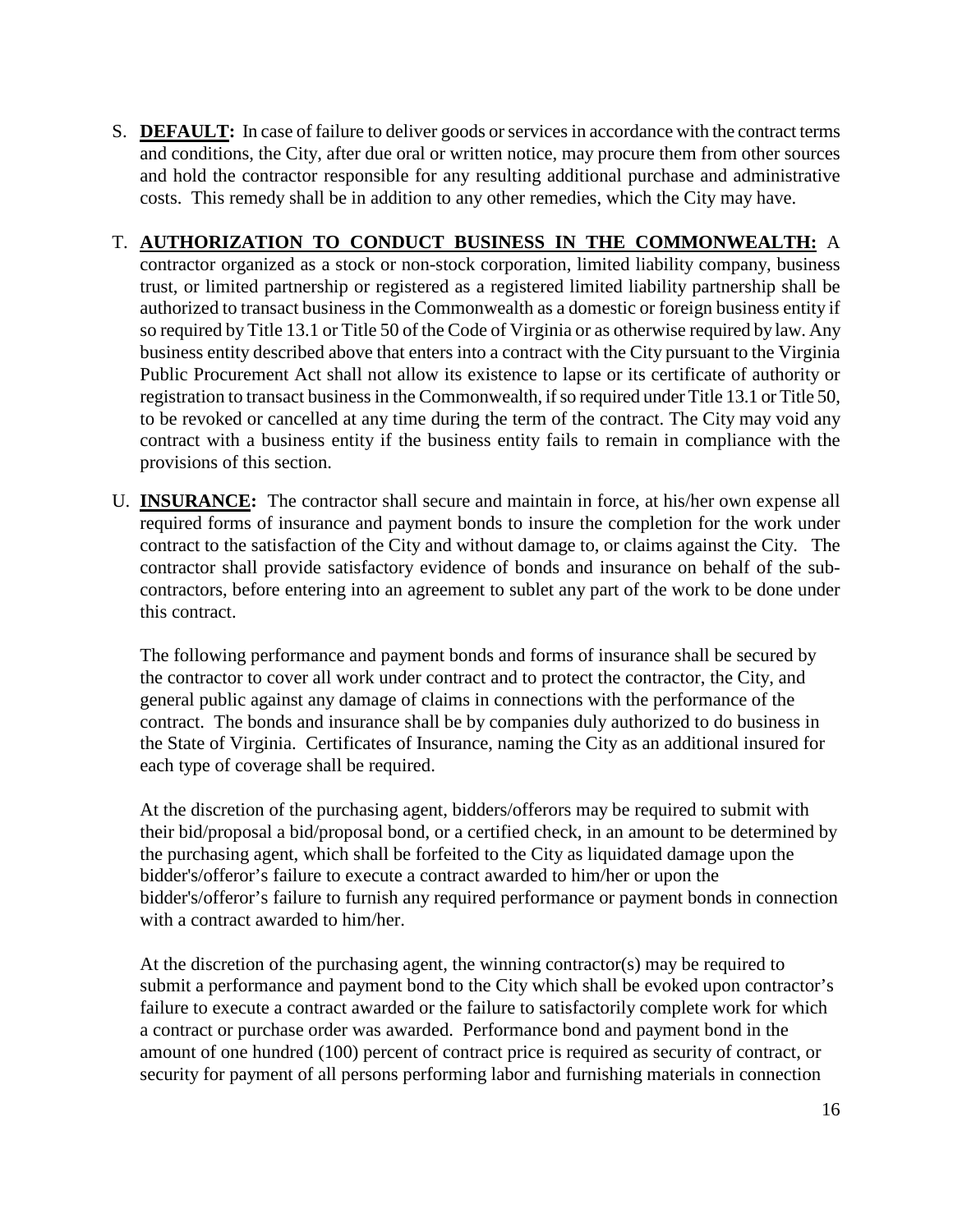with the contract, and protecting the City from all damages or claims resulting from, or in connection with the performance of the contract or purchase order.

The performance bond and payment bond shall and does bind the surety company to protect the City from damages, claims or costs by failure of the contractor to make corrective action due to his financial solvency or for any other cause whatever.

#### INSURANCE COVERAGES AND LIMITS REQUIRED:

- 1. Worker's Compensation Statutory requirements and benefits; require that the City of Hopewell, Virginia be added as an additional named insured on contractor's policy.
- 2. Employers Liability \$500,000.
- 3. Comprehensive general liability for bodily injury liability and property damage liability shall be provided as to limits specified.
- 4. Contractor's protective liability shall be provided for bodily injury liability and property damage liability.
- 5. Fire and extended coverage shall be provided on the completed builder risk form if specified in bid specifications.
- 6. The contractor shall require each of his subcontractors to carry Workmen's Compensation Insurance and public liability and property damages liability.
- 7. Commercial General Liability \$1,000,000 combined single limit. The City of Hopewell, Virginia is to be named as an additional named insured with respect to the services being procured. This coverage is to include Products and Completed Operations Coverage.
- 8. Automobile Liability bodily injury and property damage shall be provided as to limits set forth in the specifications.

The contractor shall have executed and delivered to the City copies of all insurance

#### certificates.

Executed copies of the performance bond shall become a part of all copies of the contract.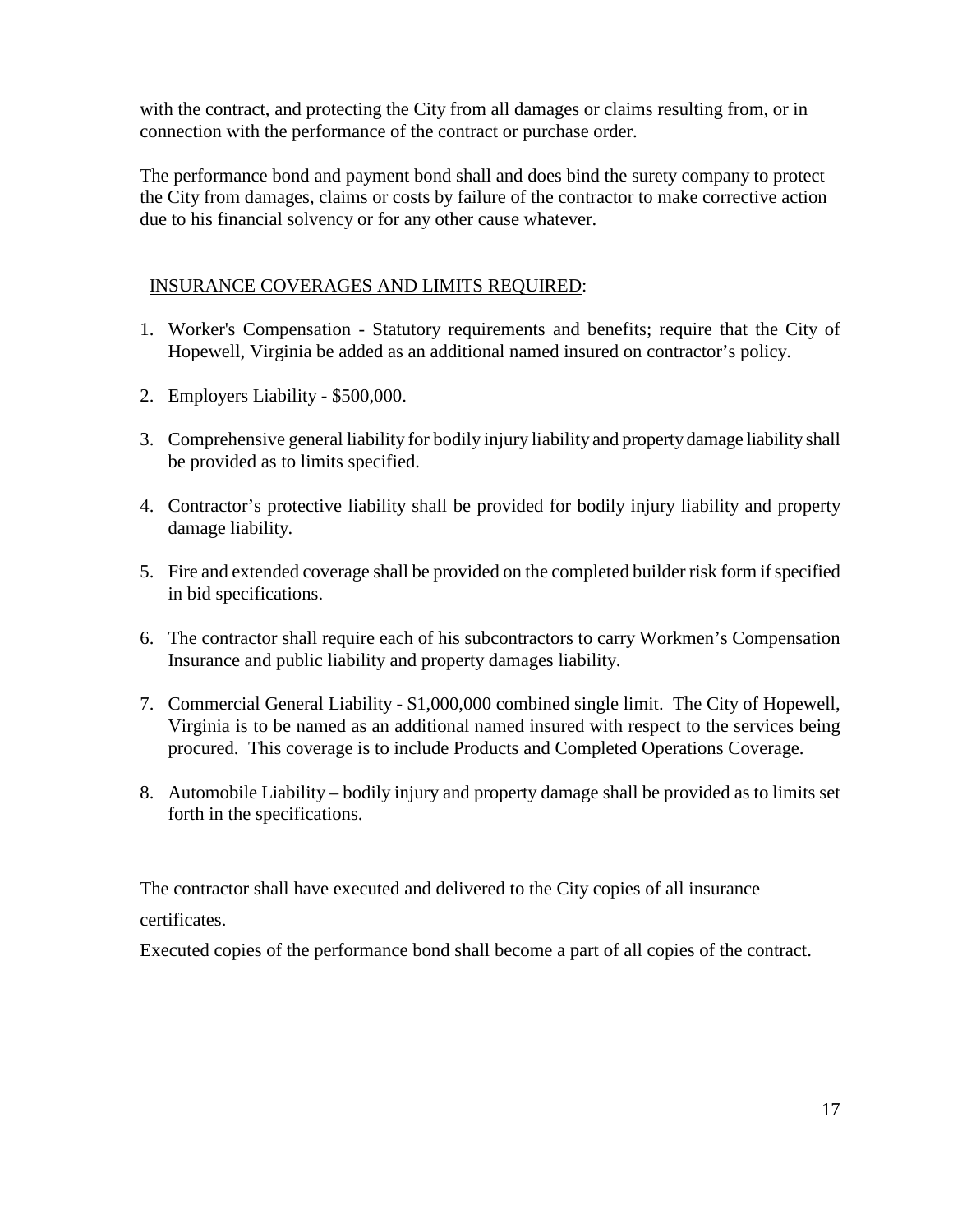#### **SPECIAL TERMS AND CONDITIONS**

- A. **ADVERTISING:** In the event a contract is awarded for supplies, equipment, or services resulting from this bid/proposal, no indication of such sales or services to the City of Hopewell, Virginia will be used in product literature or advertising. The contractor shall not state in any of its advertising or product literature that the City of Hopewell, Virginia or any department or institution of the City has purchased or uses its products or services.
- B. **AUDIT:** The contractor shall retain all books, records, and other documents relative to this contract for five (5) years after final payment, or until audited by the City of Hopewell, whichever is sooner. The agency, its authorized agents, and/or state auditors shall have full access to and the right to examine any of said materials during said period.
- C. **AWARD OF CONTRACT:** An award will be made to the lowest responsive and responsible bidder/offeror. Evaluation will be based on net prices. Unit prices, extensions and grand total must be shown. In case of arithmetic errors, the unit price will govern. If cash discount for prompt payment is offered, it must be clearly shown in the space provided. Discounts for prompt payment will not be considered in making awards. The City reserves the right to reject any and all bids/proposals in whole or in part, to waive any informality, and to delete items prior to making an award.
- D. **BID/PROPOSAL ACCEPTANCE PERIOD:** Any bid/proposal in response to this solicitation shall be valid for 90 days. At the end of the 90 days the bid/proposal may be withdrawn at the written request of the bidder/offeror. If the bid/proposal is not withdrawn at that time it remains in effect until an award is made or the solicitation is canceled.
- E. **CANCELLATION OF CONTRACT:** The Purchasing Department reserves the right to cancel and terminate any resulting contract, in part or in whole, without penalty, upon 30 days written notice to the contractor. In the event the initial contract period is for more than 12 months, the resulting contract may be terminated by either party, without penalty, after the initial 12 months of the contract period upon 30 days written notice to the other party. Any contract cancellation notice shall not relieve the contractor of the obligation to deliver and/or perform on all outstanding orders issued prior to the effective date of cancellation.
- F. **EXTRA CHARGES NOT ALLOWED:** The bid/proposal price shall be for complete installation ready for the City's use, and shall include all applicable freight and installation charges; extra charges will not be allowed.
- G. **MINORITY/WOMEN-OWNED BUSINESSES SUBCONTRACTING AND REPORTING:** Where it is practicable for any portion of the awarded contract to be subcontracted to other suppliers, the contractor is encouraged to offer such business to minority and/or women-owned businesses. Names of firms may be available from the buyer and/or from the Division of Purchases and Supply. When such business has been subcontracted to these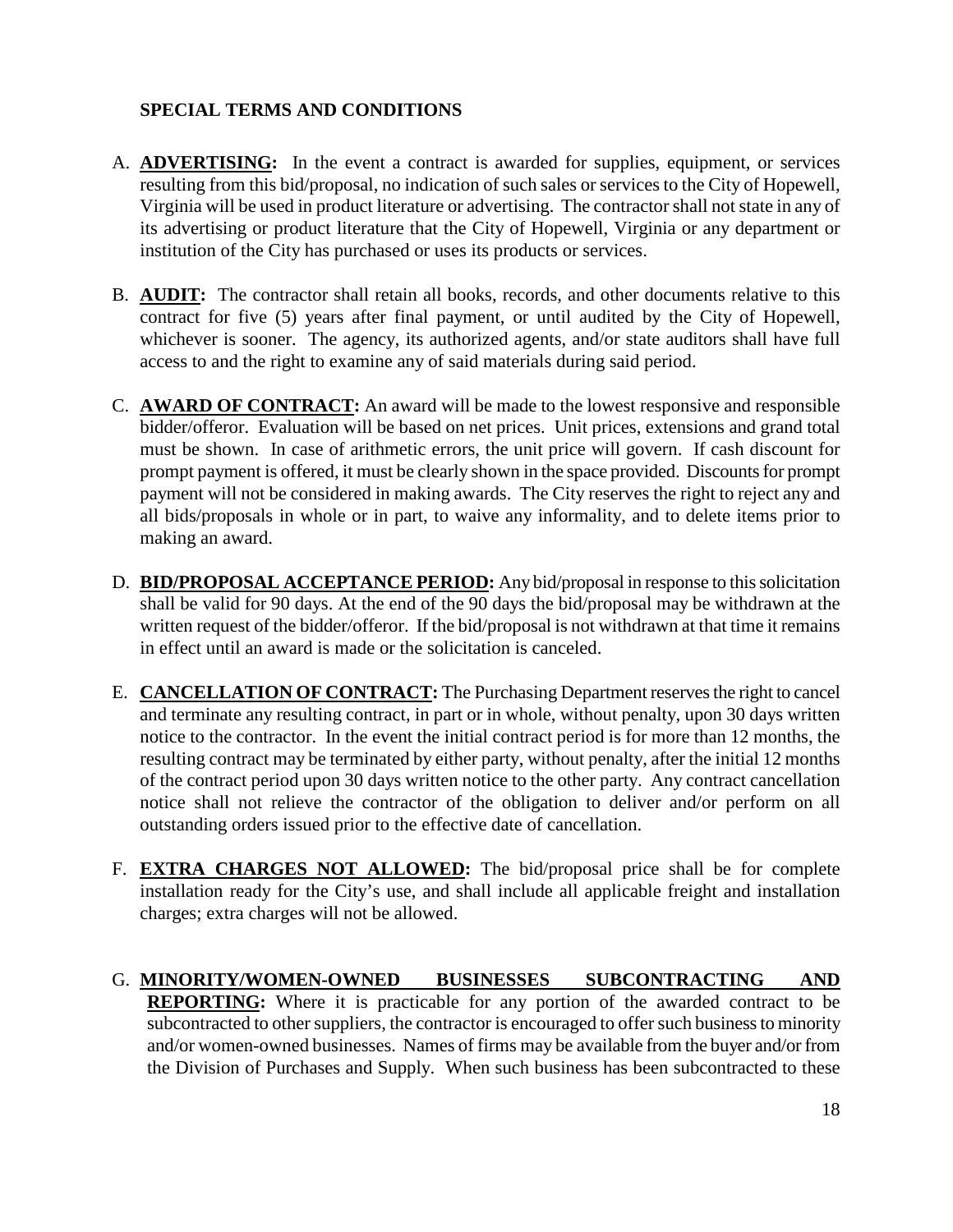firms and upon completion of the contract, the contractor agrees to furnish the purchasing office the following information: name of firm, phone number, total dollar amount subcontracted and type of product/service provided.

- H. **PREPARATION AND SUBMISSION OF BIDS/PROPOSALS:** Bids/proposals must give the full business address of the bidder/offeror and be signed by him/her with his/her usual signature. Bids/proposals by partnerships must furnish the full name of all partners and must be signed in the partnership name by one of the members of the partnership or any authorized representative, followed by the designation of the person signing. Bids/proposals by corporations must be signed with the legal name of the corporation followed by the name of the State in which it is incorporated and by the signature and designation of the president, secretary, or other person authorized to bind it in the matter. The name of each person signing shall also be typed or printed below the signature. A bid/proposal by a person, who affixes to the signature the word "President," "Secretary," "Agent" or other designation without disclosing the principal, may be held to be the bid/proposal of the individual signing. When requested by the City, satisfactory evidence of the authority of the officer signing in behalf of the corporation shall be furnished.
- I. **WITHDRAWAL OR MODIFICATION OF BIDS/PROPOSALS:** Bids/proposals may be withdrawn or modified by written notice received from bidders/offerors prior to the deadline fixed for bid/proposal receipt. The withdrawal or modification may be made by the person signing the bid/proposal or by an individual(s) who is authorized by him on the face of the bid. Written modifications may be made on the bid/proposal form itself, on the envelope in which the bid/proposal is enclosed, or on a separate document. Written modifications, whether the original is delivered, or transmitted by facsimile, must be signed by the person making the modification or withdrawal.
- J. **RECEIPT AND OPENING OF BIDS/PROPOSALS:** It is the responsibility of the bidder/offeror to assure that his bid/proposal is delivered to the place designated for receipt of bids/proposals and prior to the time set for receipt of bids/proposals. Bids/proposals received after the time designated for receipt of bids/proposals will not be considered. Bids/proposals will be opened at the time and place stated in the advertisement, and their contents made public for the information of bidders/offerors and others interested who may be present either in person or by representative. The officer or agent of the City, whose duty it is to open them, will decide when the specified time has arrived. No responsibility will be attached to any officer or agent for the premature opening of a bid/proposal not properly addressed and identified.
- **K. NEGOTIATION WITH THE LOWEST BIDDER:** Unless all bids are cancelled or rejected, the City of Hopewell reserves the right granted by §2.2-4318 of the *Code of Virginia* to negotiate with the lowest responsive, responsible bidder to obtain a contract price within the funds available to the agency whenever such low bid exceeds the city's available funds. For the purpose of determining when such negotiations may take place, the term "available funds" shall mean those funds which were budgeted by the agency for this contract prior to the issuance of the written Invitation for Bids. Negotiations with the low bidder may include both modifications of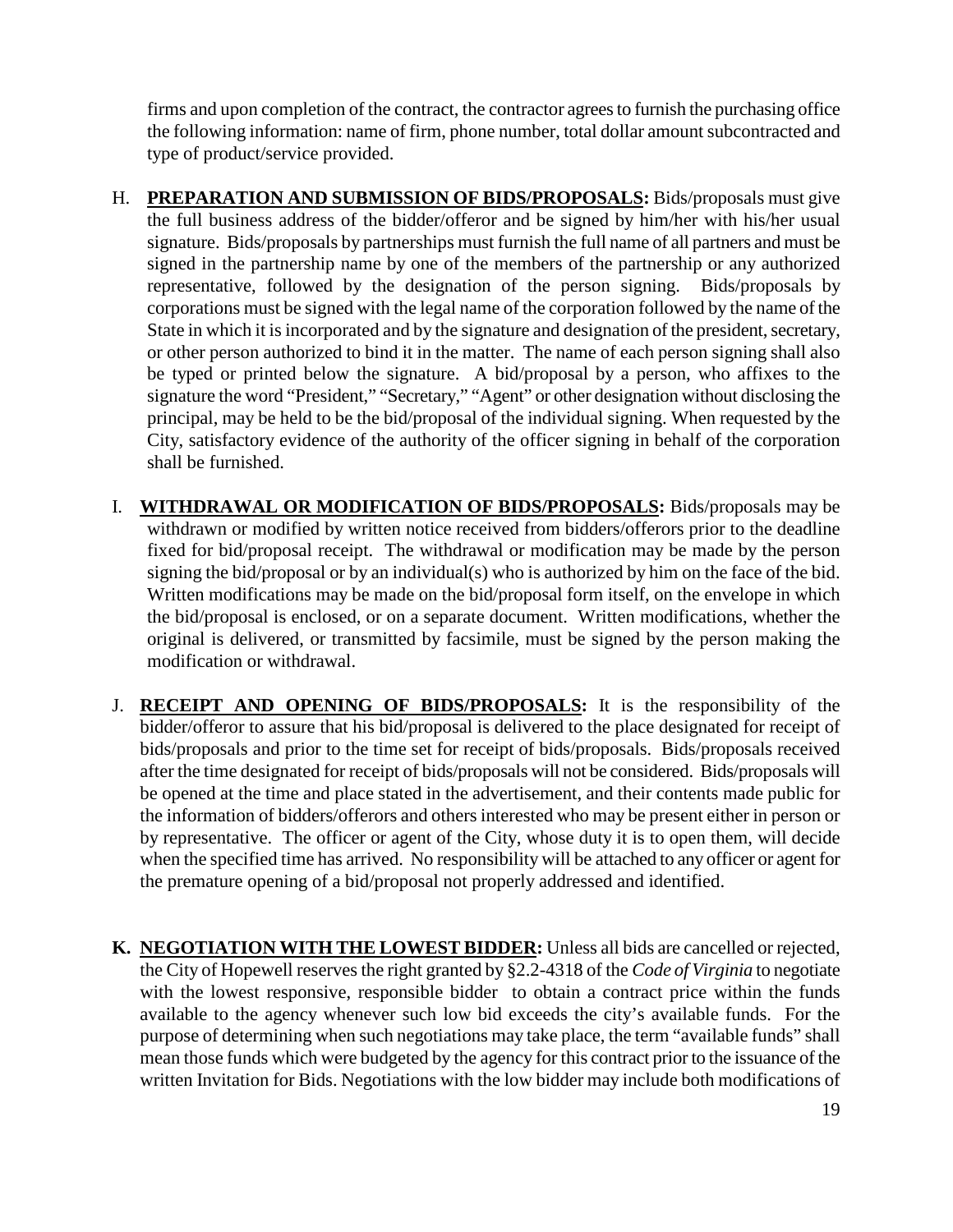the bid price and the Scope of Work/Specifications to be performed. The city shall initiate such negotiations by written notice to the lowest responsive, responsible bidder that its bid exceeds the available funds and that the agency wishes to negotiate a lower contract price. The times, places, and manner of negotiating shall be agreed to by the city and the lowest responsive, responsible bidder.